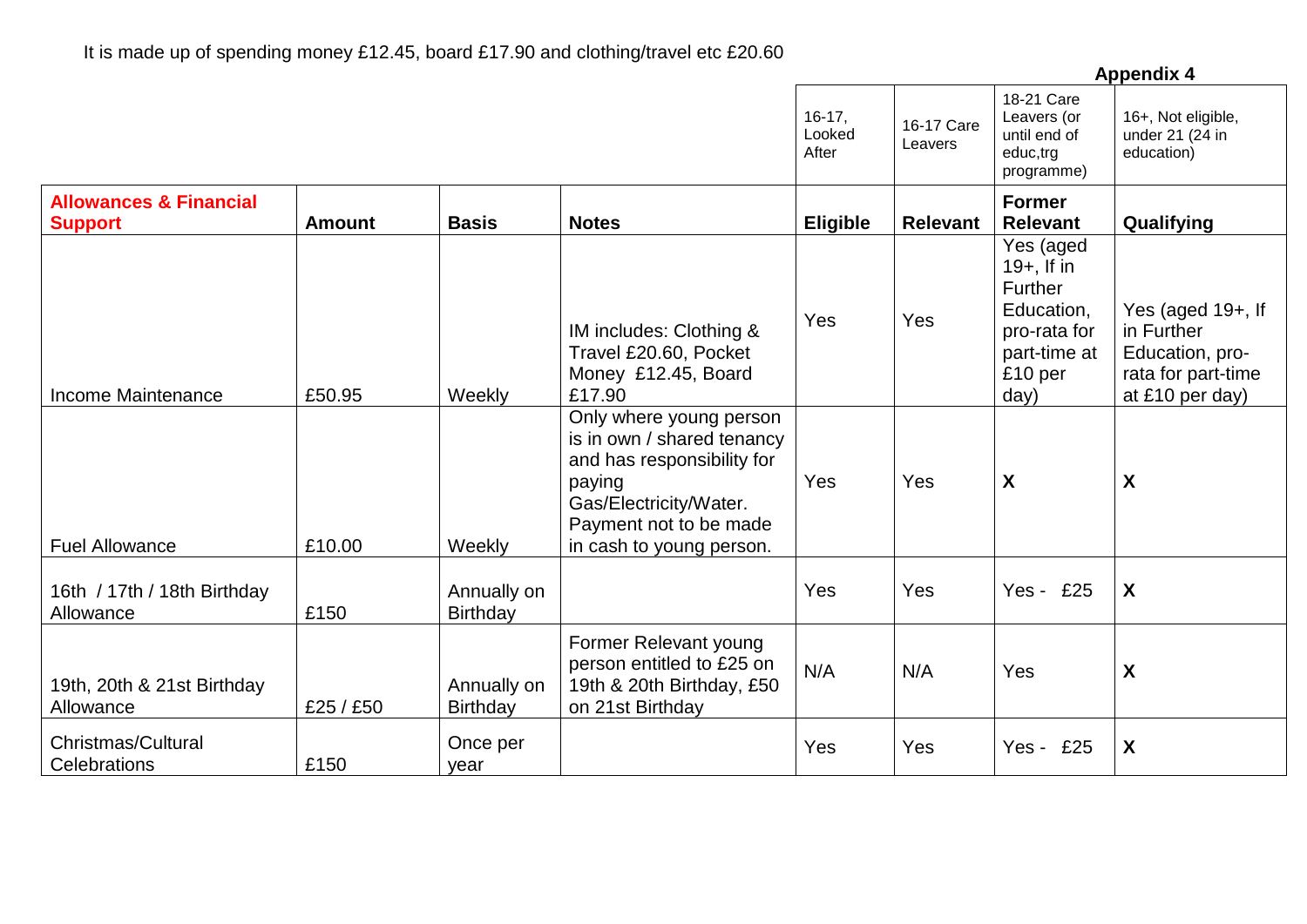| Holidays                                       | £350                               | Once per<br>year       | If young person is not<br>cooperating with their<br>pathway plan, payment<br>made only in exception<br>circumstances upon<br>approval of unit Manager | Yes | Yes | Yes - only<br>up to 19th<br>Birthday                                              | X                                                                                  |
|------------------------------------------------|------------------------------------|------------------------|-------------------------------------------------------------------------------------------------------------------------------------------------------|-----|-----|-----------------------------------------------------------------------------------|------------------------------------------------------------------------------------|
| Rent                                           | 'reasonable'<br>costs              | Weekly /<br>Monthly    |                                                                                                                                                       | Yes | Yes | Yes (aged<br>$19+$ , If in<br>Further<br>Education,<br>pro-rata for<br>part-time) | Yes (if in Full-time<br>Education/Training<br>and NOT receiving<br>Income Support) |
| <b>Education Books,</b><br>Equipment, clothing | £100 (Guide<br>Amount)             | Academic<br>Year - Max | Maximum per academic<br>year                                                                                                                          | Yes | Yes | Yes (aged<br>$19+$ , If in<br>Further<br>Education,<br>pro-rata for<br>part-time) | Yes (if in Full-time<br>Education/Training<br>and NOT receiving<br>Income Support) |
| <b>Optical - Spectacles</b>                    | Essential /<br>Reasonable<br>costs |                        | Needs led, not entitlement                                                                                                                            | Yes | Yes | $\boldsymbol{X}$                                                                  | $\boldsymbol{X}$                                                                   |
| <b>Emergency Payments</b>                      | £4                                 | per day                | Needs led, not entitlement                                                                                                                            | Yes | Yes | Yes                                                                               | Yes                                                                                |
| Child Care equipment                           | £500                               | one-off                | <b>Claimed through Benefits</b><br>Agency                                                                                                             | Yes | Yes | Yes                                                                               | $\boldsymbol{X}$                                                                   |
| <b>Dental Costs</b>                            | Essential /<br>Reasonable<br>costs |                        | Needs led, not entitlement                                                                                                                            | Yes | Yes | $\boldsymbol{\mathsf{X}}$                                                         | $\boldsymbol{X}$                                                                   |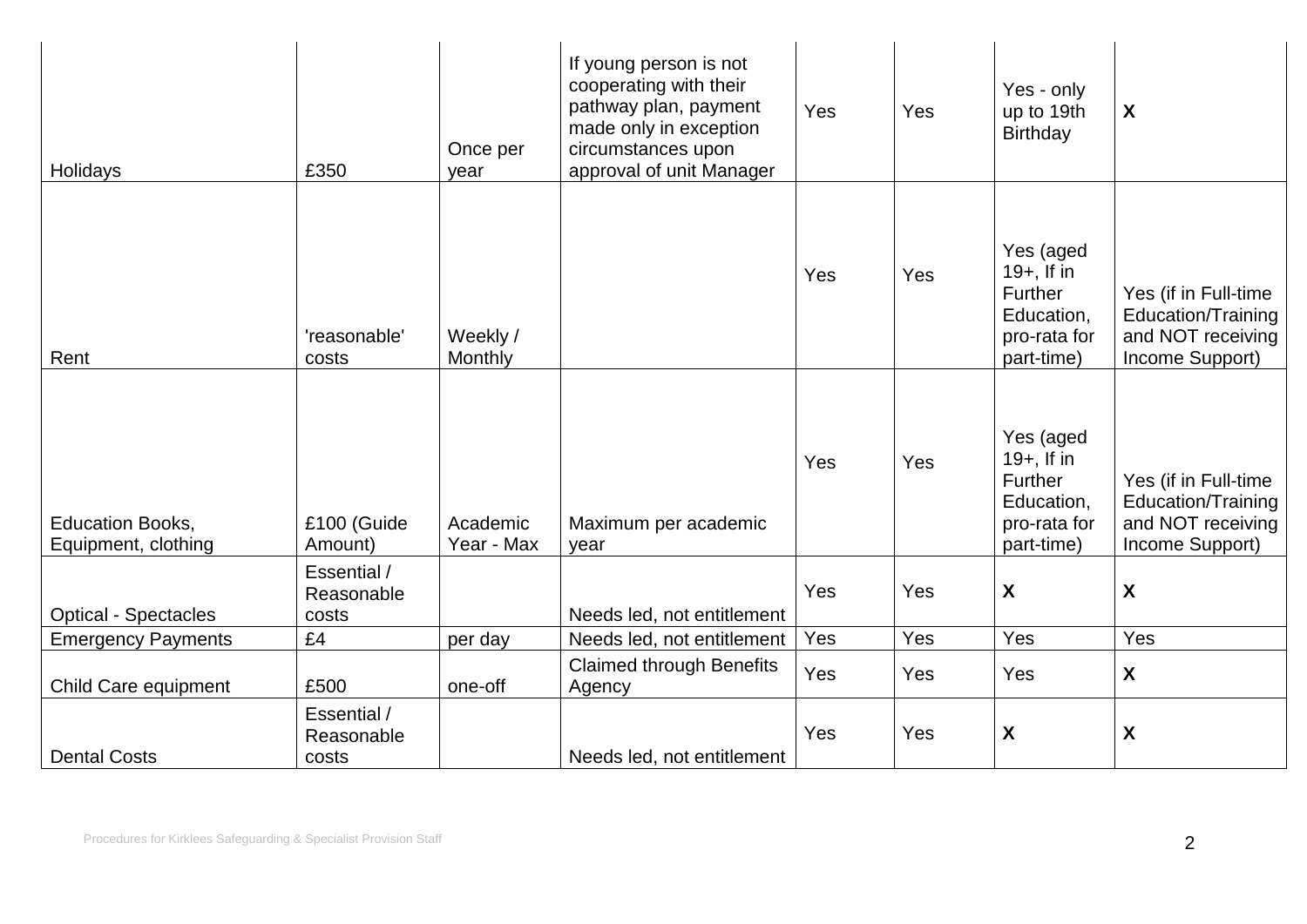| YP in prison/Custody                        | £10  | per month        | Young Person in Prison /<br>Custody is not entitled to<br>Income Maintenance | Yes                       | Yes | X<br>(Discretion)                                                                                             | X                                                                                                       |
|---------------------------------------------|------|------------------|------------------------------------------------------------------------------|---------------------------|-----|---------------------------------------------------------------------------------------------------------------|---------------------------------------------------------------------------------------------------------|
| YP leaving prison (clothing<br>grant)       | £100 | one-off          | Needs led, not entitlement                                                   | Yes                       | Yes | X<br>(Discretion)                                                                                             | $\boldsymbol{\mathsf{X}}$                                                                               |
| <b>Higher Education</b>                     | £200 | Academic<br>Year | + Financial support<br><b>Christmas &amp; Easter</b>                         | $\boldsymbol{\mathsf{X}}$ | X   | Yes                                                                                                           | Yes (if in Full-time<br>Education/Training<br>and NOT receiving<br>Income Support)                      |
| <b>Setting up Home</b><br><b>Allowances</b> |      |                  |                                                                              |                           |     |                                                                                                               |                                                                                                         |
| <b>Starter Pack</b>                         | £100 | one-off          | Own tenancy                                                                  | Yes                       | Yes | Yes (If<br>Community<br><b>Care Grant</b><br>received,<br>deduct from<br>max setting<br>up home<br>allowance) | Yes (If Community<br><b>Care Grant</b><br>received, deduct<br>from max setting<br>up home<br>allowance) |
| Setting up Home Allowances   £1,700         |      | one-off          | Own tenancy                                                                  | Yes                       | Yes | Yes (If<br>Community<br><b>Care Grant</b><br>received,<br>deduct from<br>max setting<br>up home<br>allowance) | Yes (If Community<br><b>Care Grant</b><br>received, deduct<br>from max setting<br>up home<br>allowance) |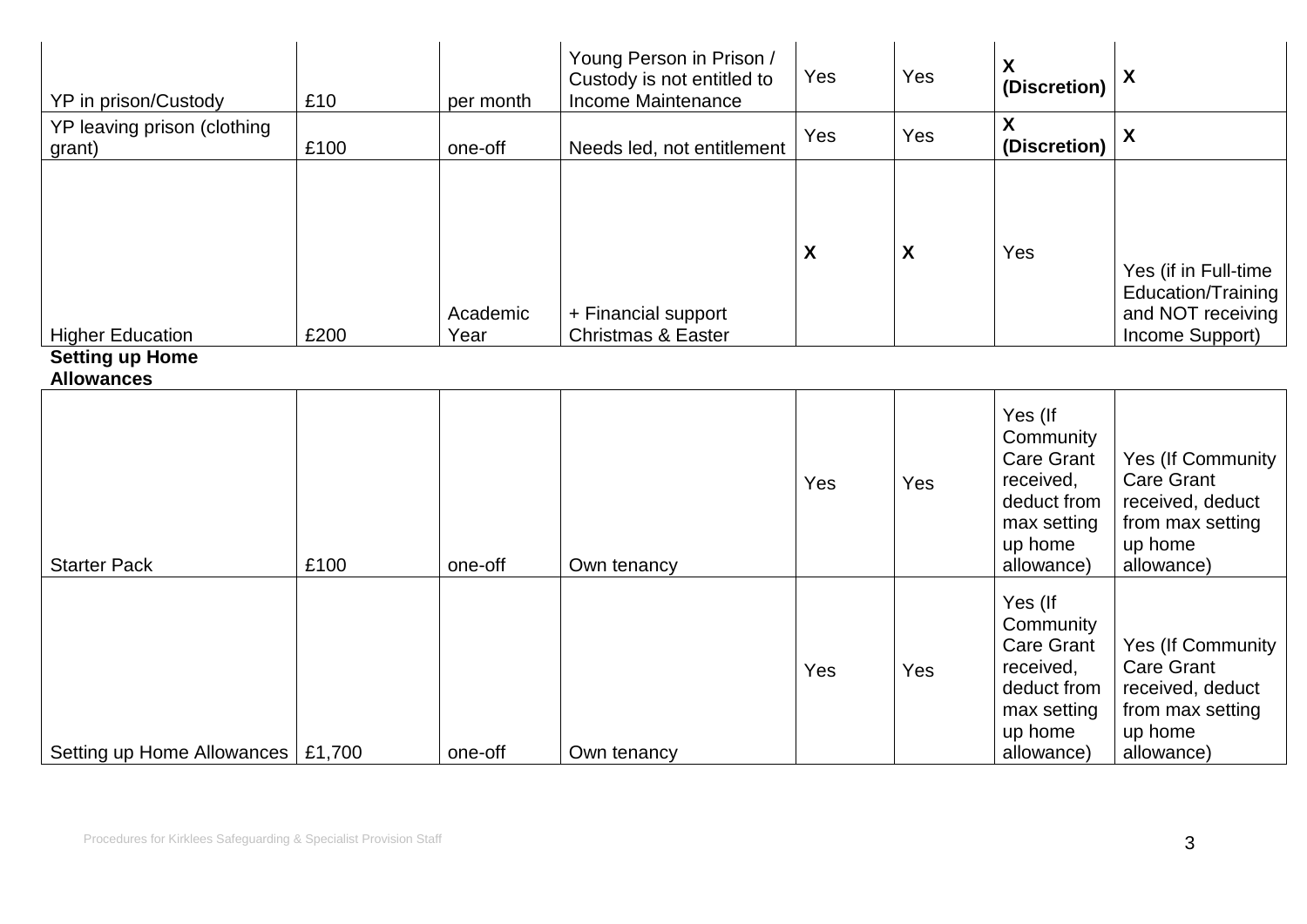|                 |      |         | Own tenancy, paid after<br>maintained tenancy for 3- | Yes | Yes | Yes (If<br>Community<br><b>Care Grant</b><br>received,<br>deduct from<br>max setting<br>up home | Yes (If Community  <br><b>Care Grant</b><br>received, deduct<br>from max setting<br>up home |
|-----------------|------|---------|------------------------------------------------------|-----|-----|-------------------------------------------------------------------------------------------------|---------------------------------------------------------------------------------------------|
| After moving-in | £200 | one-off | 6 months                                             |     |     | allowance)                                                                                      | allowance)                                                                                  |

# **Contributions**

### **Rent Contributions**

|                                 | Refer to table |  | Yes | Yes | Yes (if<br>receiving<br>financial<br>support for<br>Rent and | Yes (if receiving<br>financial support |
|---------------------------------|----------------|--|-----|-----|--------------------------------------------------------------|----------------------------------------|
| <b>Rent Contributions based</b> | 0f             |  |     |     | young                                                        | for Rent and                           |
| upon earnings (refer to table   | contributions  |  |     |     | person is                                                    | young person is                        |
| in policy document)             | at Appendix 1  |  |     |     | earning)                                                     | earning)                               |

| <b>Earnings based 'Board'</b><br>payments | <b>Board</b><br><b>Payment</b> |        |                                        |     |     |                                                                                                |                                                                                       |
|-------------------------------------------|--------------------------------|--------|----------------------------------------|-----|-----|------------------------------------------------------------------------------------------------|---------------------------------------------------------------------------------------|
| Up to $£100$                              | £17.90                         | Weekly | In placement where food<br>is provided | Yes | Yes | Yes (if<br>receiving<br>financial<br>support for<br>Rent and<br>young<br>person is<br>earning) | Yes (if receiving<br>financial support<br>for Rent and<br>young person is<br>earning) |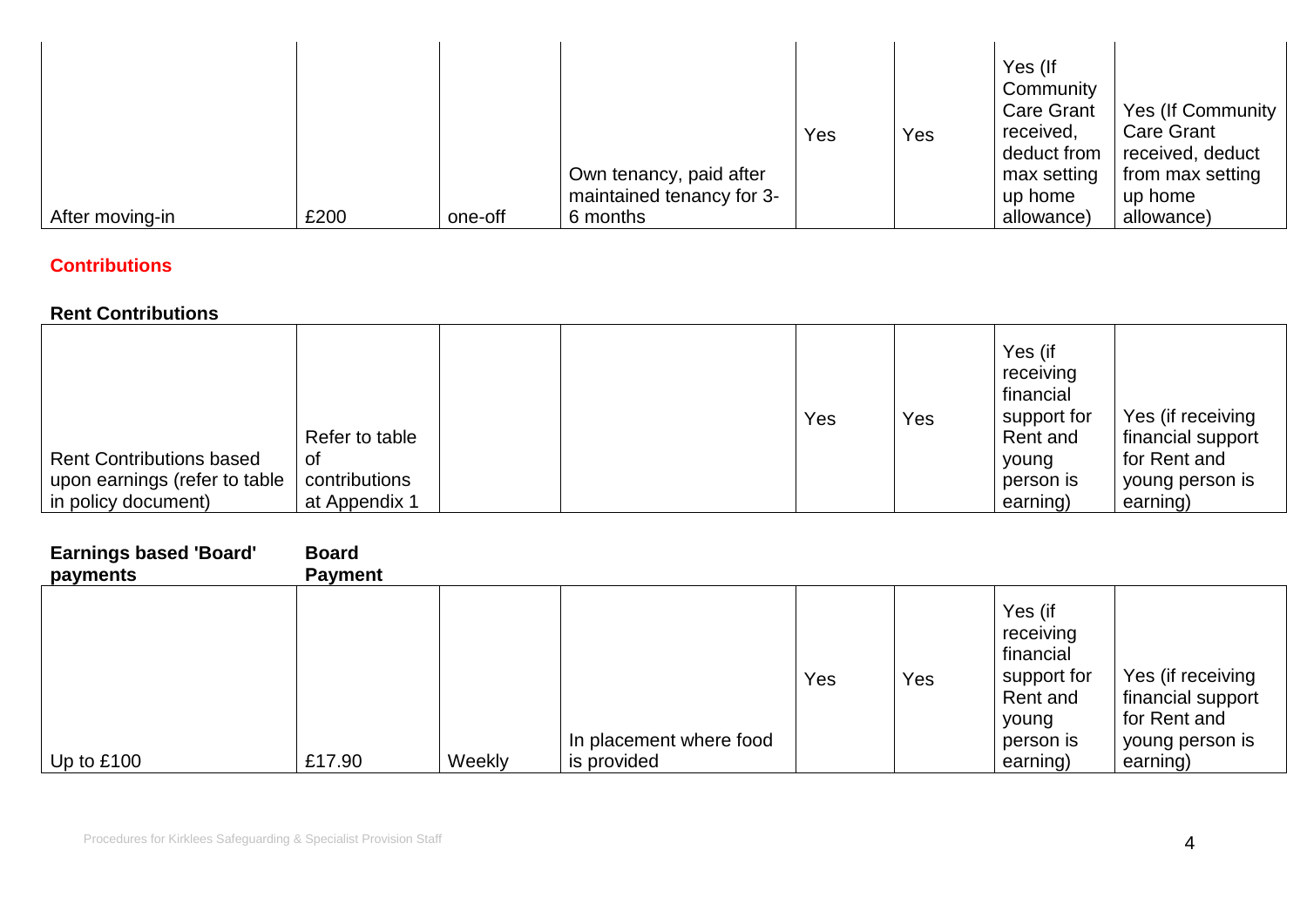| £101-£125   | £21.00 | Weekly | In placement where food<br>is provided | Yes | Yes | Yes (if<br>receiving<br>financial<br>support for<br>Rent and<br>young<br>person is<br>earning) | Yes (if receiving<br>financial support<br>for Rent and<br>young person is<br>earning) |
|-------------|--------|--------|----------------------------------------|-----|-----|------------------------------------------------------------------------------------------------|---------------------------------------------------------------------------------------|
| £126 - £150 | £26.00 | Weekly | In placement where food<br>is provided | Yes | Yes | Yes (if<br>receiving<br>financial<br>support for<br>Rent and<br>young<br>person is<br>earning) | Yes (if receiving<br>financial support<br>for Rent and<br>young person is<br>earning) |
| £151 - £175 | £31.00 | Weekly | In placement where food<br>is provided | Yes | Yes | Yes (if<br>receiving<br>financial<br>support for<br>Rent and<br>young<br>person is<br>earning) | Yes (if receiving<br>financial support<br>for Rent and<br>young person is<br>earning) |
| £176 - £200 | £41.00 | Weekly | In placement where food<br>is provided | Yes | Yes | Yes (if<br>receiving<br>financial<br>support for<br>Rent and<br>young<br>person is<br>earning) | Yes (if receiving<br>financial support<br>for Rent and<br>young person is<br>earning) |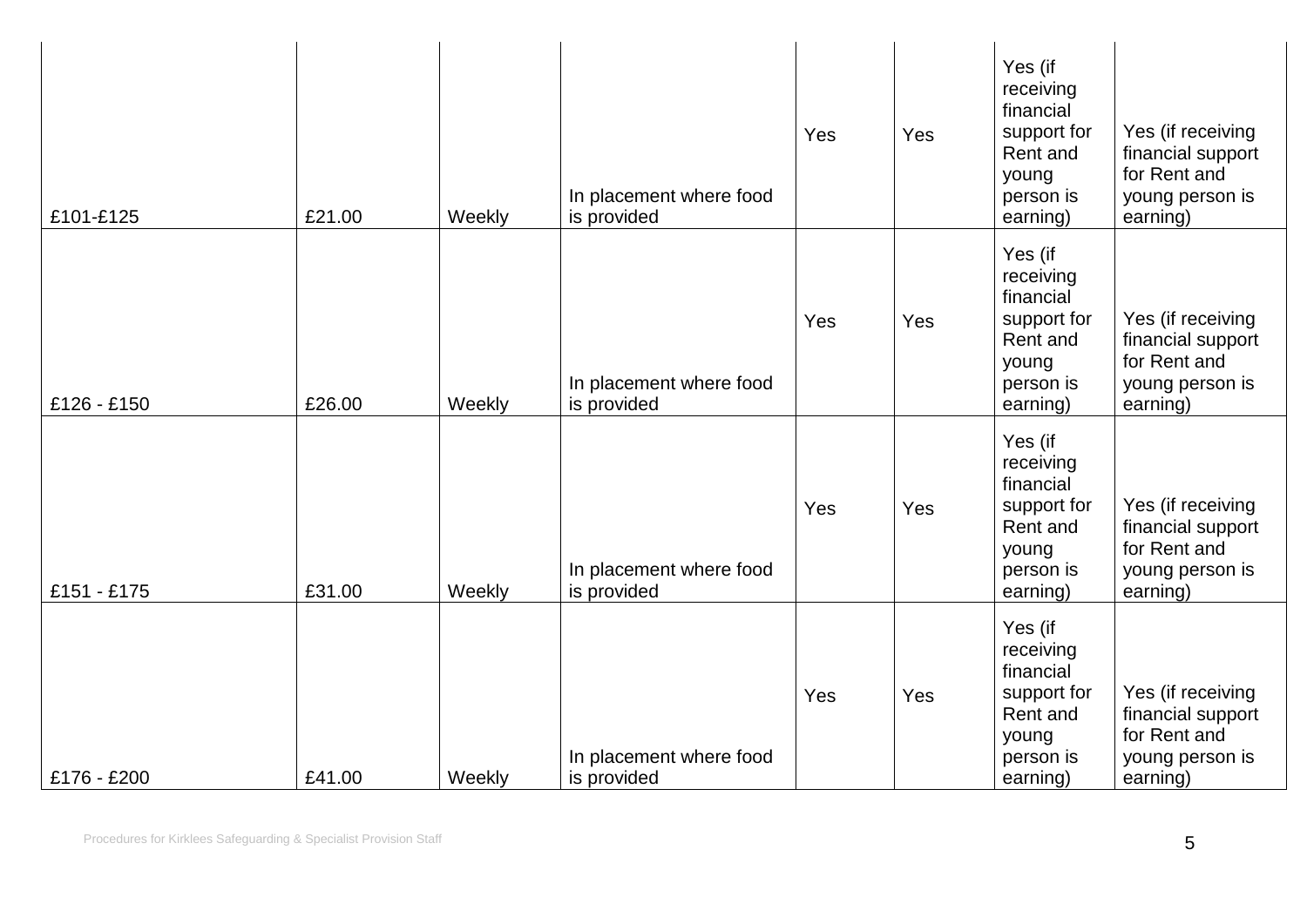## **Incentives**

## **Education / Training**

#### **Incentive**

| Full-time course 24 hours<br>pw     | £30 | Weekly | Paid where YP not eligible<br>for EMA, and attendance<br>verified | Yes | Yes | Yes (aged<br>$19+$ , If in<br>Further<br>Education) | Yes (if in Further<br>Education/Training<br>and NOT receiving<br>Income Support) |
|-------------------------------------|-----|--------|-------------------------------------------------------------------|-----|-----|-----------------------------------------------------|----------------------------------------------------------------------------------|
| Part-time course 4 days per<br>week | £24 | Weekly | Paid where YP not eligible<br>for EMA, and attendance<br>verified | Yes | Yes | Yes (aged<br>$19+$ , If in<br>Further<br>Education) | Yes (if in Further<br>Education/Training<br>and NOT receiving<br>Income Support) |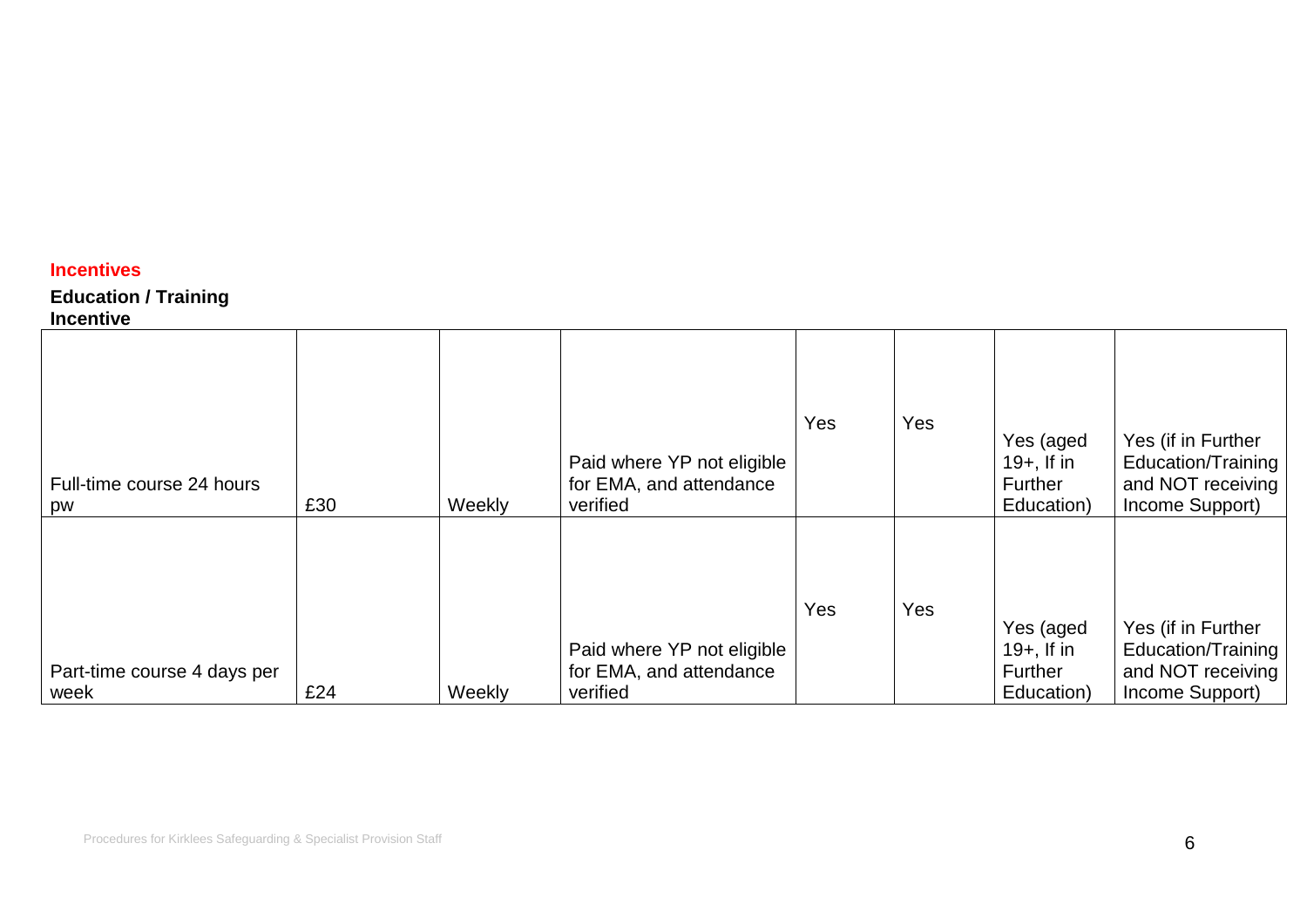| Part-time course 3 days per<br>week  | £18 | Weekly | Paid where YP not eligible<br>for EMA, and attendance<br>verified | Yes | Yes | Yes (aged<br>$19+$ , If in<br>Further<br>Education)        | Yes (if in Further<br>Education/Training<br>and NOT receiving<br>Income Support) |
|--------------------------------------|-----|--------|-------------------------------------------------------------------|-----|-----|------------------------------------------------------------|----------------------------------------------------------------------------------|
| Part-time course 2 days per<br>week  | £12 | Weekly | Paid where YP not eligible<br>for EMA, and attendance<br>verified | Yes | Yes | Yes (aged<br>$19+$ , If in<br><b>Further</b><br>Education) | Yes (if in Further<br>Education/Training<br>and NOT receiving<br>Income Support) |
| Part-time course 1 day per<br>week   | £6  | Weekly | Paid where YP not eligible<br>for EMA, and attendance<br>verified | Yes | Yes | Yes (aged<br>$19+$ , If in<br>Further<br>Education)        | Yes (if in Further<br>Education/Training<br>and NOT receiving<br>Income Support) |
| Part-time course 1/2 day per<br>week | £3  | Weekly | Paid where YP not eligible<br>for EMA, and attendance<br>verified | Yes | Yes | Yes (aged<br>$19+$ , If in<br>Further<br>Education)        | Yes (if in Further<br>Education/Training<br>and NOT receiving<br>Income Support) |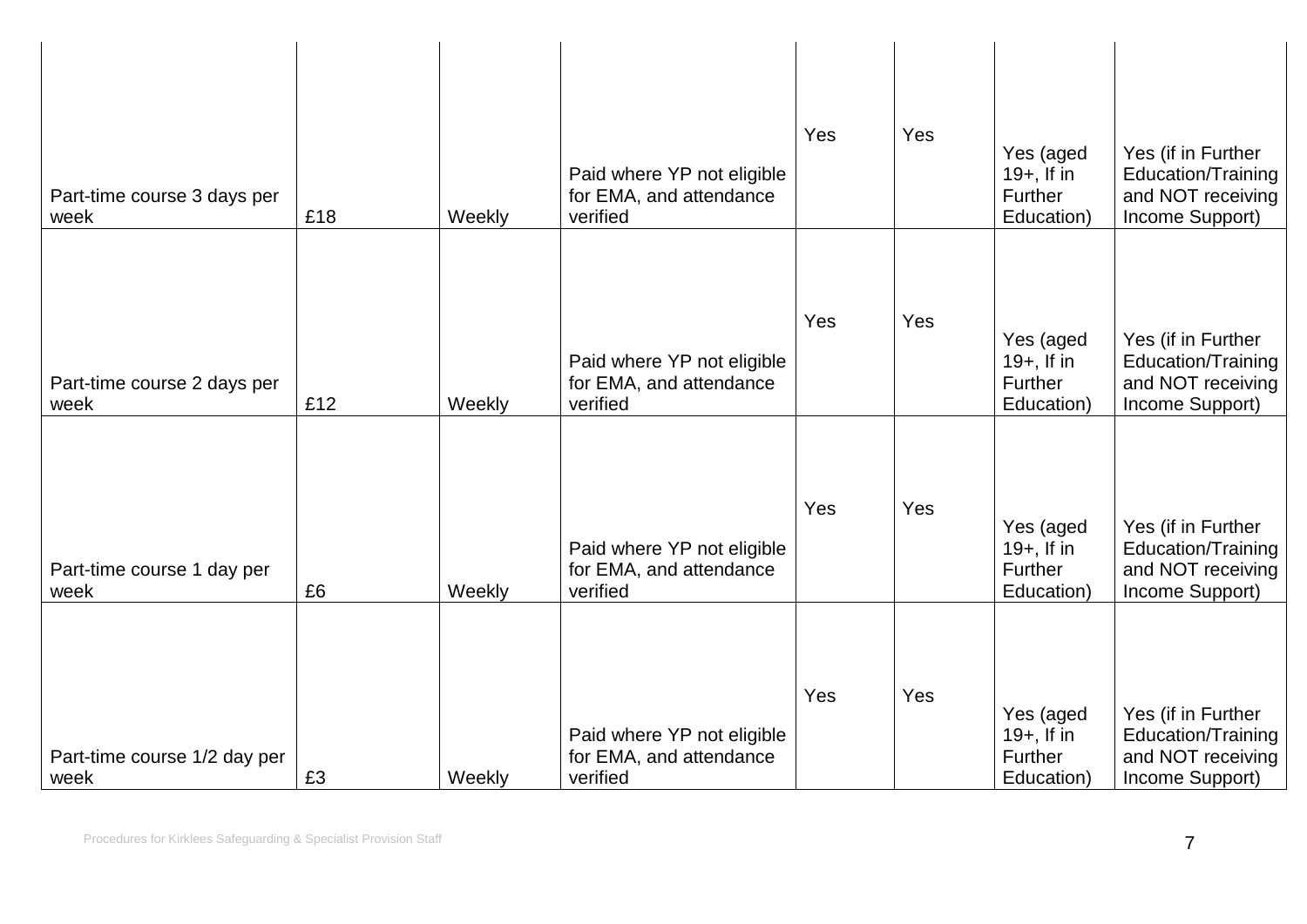## **Lunch Allowance**

| Full-time course 5 days per<br>week | £15 | Weekly      | Paid where attendance<br>verified | Yes | Yes | Yes (aged<br>$19+$ , If in<br>Further<br>Education) | Yes (if in Further<br>Education/Training<br>and NOT receiving<br>Income Support) |
|-------------------------------------|-----|-------------|-----------------------------------|-----|-----|-----------------------------------------------------|----------------------------------------------------------------------------------|
| Part-time course 4 days per<br>week | £12 | Weekly      | Paid where attendance<br>verified | Yes | Yes | Yes (aged<br>$19+$ , If in<br>Further<br>Education) | Yes (if in Further<br>Education/Training<br>and NOT receiving<br>Income Support) |
| Part-time course 3 days per<br>week | £9  | Weekly      | Paid where attendance<br>verified | Yes | Yes | Yes (aged<br>$19+$ , If in<br>Further<br>Education) | Yes (if in Further<br>Education/Training<br>and NOT receiving<br>Income Support) |
| Part-time course 2 days per<br>week |     | £6   Weekly | Paid where attendance<br>verified | Yes | Yes | Yes (aged<br>$19+$ , If in<br>Further<br>Education) | Yes (if in Further<br>Education/Training<br>and NOT receiving<br>Income Support) |

Procedures for Kirklees Safeguarding & Specialist Provision Staff 8 (State 8) and the Special State 8 (State 8 (State 8 (State 8 (State 8 (State 8 (State 8 (State 8 (State 8 (State 8 (State 8 (State 8 (State 8 (State 8 (St